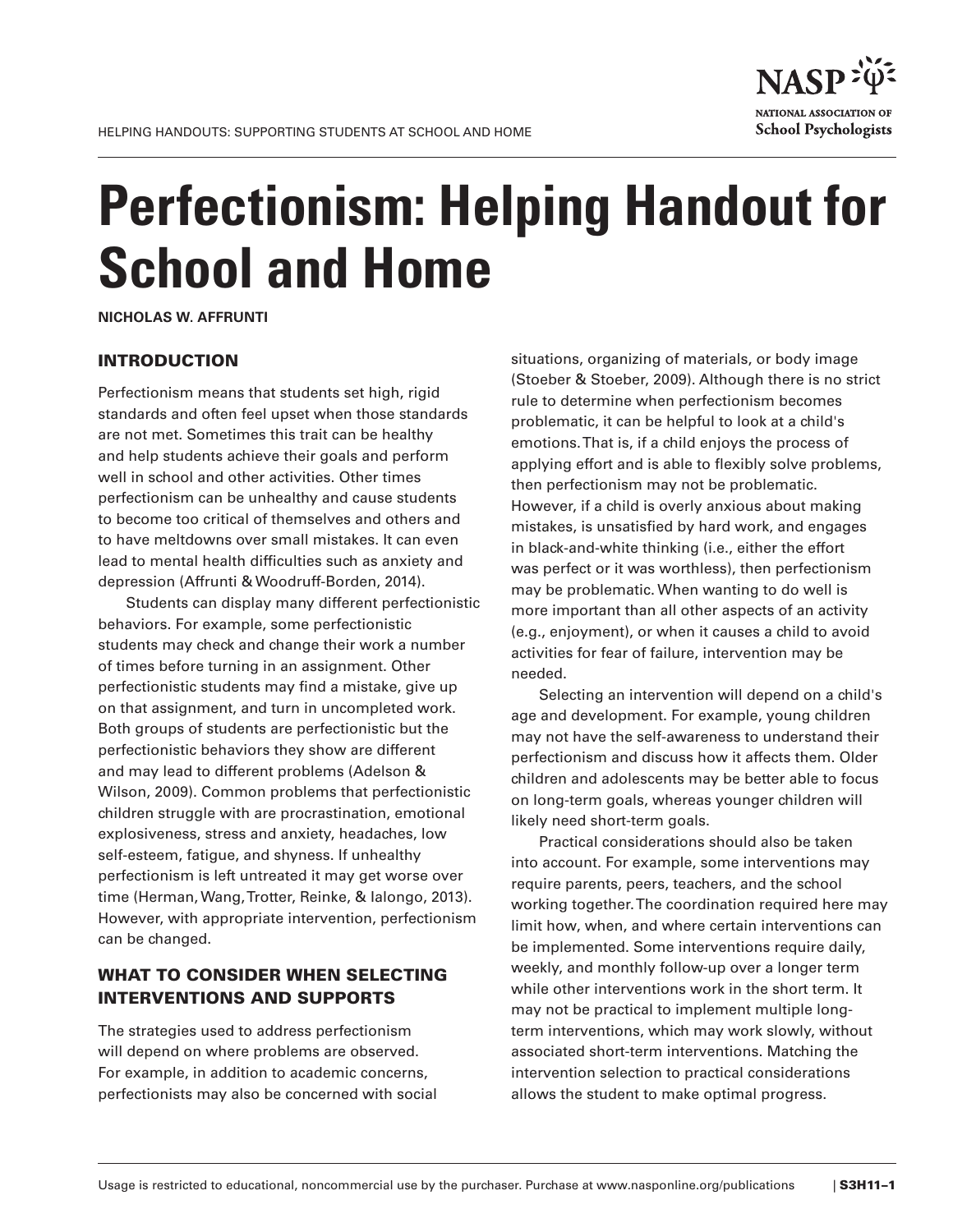The following are four steps to use when considering which intervention to select:

- Identify the perfectionistic behaviors to target.
- Identify what areas of life the child is perfectionistic about.
- Consider the appropriate skills to target for the child's age and development.
- Consider the practicalities of specific recommendations.

Two sets of recommendations are provided—one primarily for teachers and the other for parents.

# RECOMMENDATIONS FOR TEACHERS AND **SCHOOLS**

These recommendations depend on a number of factors, reviewed above, and should be used as part of a clear plan with specific goals in mind. The recommendations are separated into three groups: teacher behaviors, activity recommendations, and opportunity recommendations.

## **Teacher Behaviors**

- 1. *Praise effort over results.* Perfectionistic students often believe that results are all that matters. When they do well, they are rewarded for being perfectionistic and thus believe more strongly that results are all that matters. Communicate to perfectionistic students that effort, how hard they try, is as important as the results they get.
- 2. *Emphasize realistic goals.* Perfectionistic students may set unrealistic goals and then stick to those goals. When possible, refocus students to more realistic goals that they can accomplish. Make sure these goals are specific and within the control of the student. For example, instead of having the goal of getting an A on a test, use the goal of studying for 60 minutes that night. Students may not control how difficult the test is for them, but they can control how long they study for it. By teaching students how to set specific and realistic goals, students learn to keep their expectations grounded.
- 3. *Break down long-term goals.* Breaking down long-term goals into intermediate and short-term goals decreases the likelihood that a student will procrastinate. Identify daily and weekly goals and support the completion of these goals through regular check-ins with the student.
- 4. *Encourage appropriate risk-taking.* Perfectionistic students often become very nervous about taking risks for fear of making mistakes. Helping students to take an appropriate risk (e.g., answering questions when they aren't sure of the answer) can allow them to see that making mistakes is not as scary as they think.
- 5. *Focus on process. Process* refers to all the steps required to complete something. Perfectionistic students tend to focus only on the finished product and the outcome and overlook the process that gets them to that point. By engaging students in the process of completing something, you help reduce their focus on the outcome.
- 6. *Use rubrics.* Using rubrics to evaluate academic work allows students to know exactly what is expected of them and where they can improve. Perfectionistic students may misinterpret errors they make, become critical of themselves, and become upset. Rubrics lessen this problem by showing perfectionistic students how they can effectively address errors.

## **Activity Recommendations**

- 7. *Practice test-taking.* Allow perfectionistic students to practice the skill of taking tests. Tests can seem overwhelming and be the source of much anxiety for perfectionistic students. By practicing this skill, students can become more confident in their ability to take tests, lessening their anxiety about them.
- 8. *Use cooperative activities.* Perfectionistic students are often competitive with others in the class or school. Provide cooperative activities in which students compete against time or a common problem, rather than against each other. Such activities allow perfectionistic students to learn how to interact with others without having to compete with them.
- 9. *Outline group member responsibilities.* When perfectionistic students work in groups, they may feel the need to control the whole group. By outlining specific responsibilities for the group members, you can help students feel less compelled to control others in the group and work more collaboratively with them.
- 10. *Use peer-based activities.* Perfectionistic students may misinterpret what peers think of them and may be shy around peers for fear of making mistakes. By setting up activities that are run by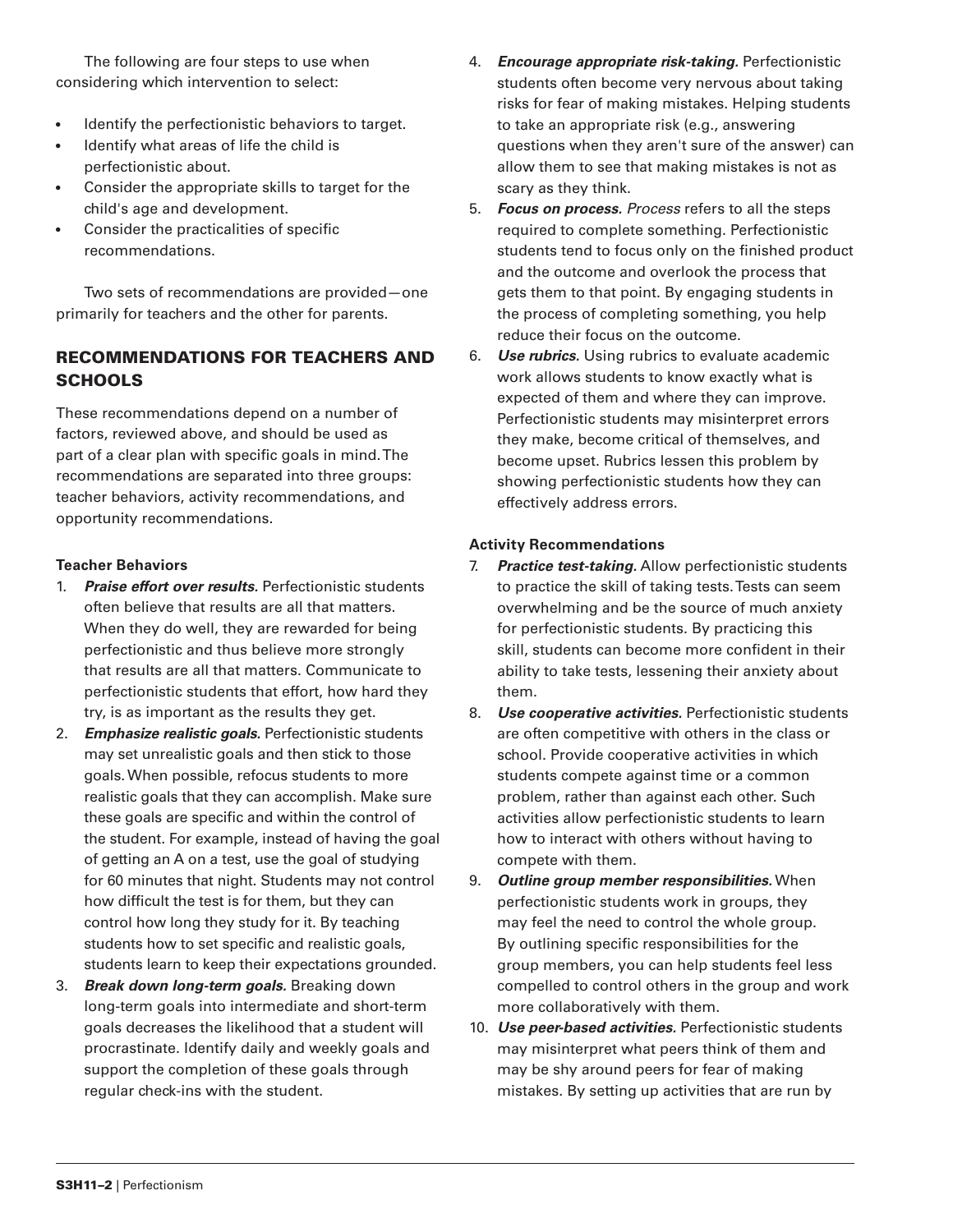and engage peers, you allow students to test these thoughts. For example, have students say one thing they did well in class that day and one thing they noticed someone else did well in class that day, going through the whole class.

- 11. *Use creative assignments.* Creative assignments such as art and writing tend to have looser rules around what is correct and what is wrong. These assignments reduce perfectionistic students' focus on outcomes (e.g., getting an A) and increase focus on their work.
- 12. *Encourage flexible problem-solving.* Perfectionistic students often get stuck on a certain way of thinking about and responding to problems. Use riddles, logic puzzles, and ambiguous problems to help students think in new ways and get unstuck.

#### **Opportunity Recommendations**

- 13. *Provide opportunities for rough drafts and extra chances.* Perfectionistic students can take a long time to complete an assignment or a test. Instead of forcing them to finish before they are ready, which can increase feelings of anxiety and stress, build in time for a rough draft or an extra chance. You can reduce anxiety by allowing students time to practice or to formulate thoughts before they experience the stress of an assignment or test.
- 14. *Provide opportunities for new challenges.* Giving perfectionistic students new challenges helps them learn to face their fears of trying things they may not excel at. This can help these students see that making errors is part of learning and not cause for distress. The type of challenge will depend on the child but can include reading aloud in class or guessing answers about unfamiliar subjects. For example, ask the student about something new he or she would like to do and to report back to the class on it.
- 15. *Provide opportunities to discuss mistakes.* Perfectionistic students need to learn not to feel judged for the mistakes they make. One way to do this is by fostering opportunities for discussing mistakes. Building this into classroom routines removes some of the stigma in making mistakes that a perfectionistic student may assume. It can also show the student that mistakes are common and can be corrected.
- 16. *Provide opportunities to externalize perfectionism.* This recommendation may be more appropriate for younger children, but it can help students to

see perfectionism as something they have to push against. By making that a tangible thing (e.g., the "perfectionism monster"), students can fight against something. Allow students to write how they combat their perfectionism monster and how they are able to beat it.

# RECOMMENDATIONS FOR THE HOME

Recommendations for parents to implement at home are detailed here. Some recommendations focus on strategies for parents and others focus on students' coping strategies.

#### **Recommendations for Parents**

- 17. *Promote a growth mind-set.* A growth mindset values effort and intention over results and outcomes. You can help promote this by saying "Good job trying your best to solve that problem," rather than "I can't believe you solved that problem. You're so smart." When children are praised for their effort, rather than just for the results, they begin to deemphasize the end results and put more emphasis on the process it takes to achieve something.
- 18. *Support making mistakes.* Perfectionistic students can see mistakes as a threat that they are unable to cope with. To change this, parents can be supportive when mistakes are made. Instead of punishing mistakes, discuss with your child what went wrong, why it happened, what your child learned from the mistake, and how to fix it in the future.
- 19. *Set priorities and help make plans.* Setting priorities and plans allows perfectionistic students to feel less overwhelmed by large projects and can help reduce procrastination. Make sure plans for completing a project are realistic and check in with your child to see if the plans are being followed. Don't be afraid to be flexible and make changes to the plan if your child is struggling to keep up.
- 20. *Reward work immediately.* Emphasize completing work, and reinforce your child immediately after the work is completed. Do not wait for a grade or an evaluation. Rewards can include extra screen time, choice of dessert, selection of a movie to watch or game to play, or specific praise (e.g., "Great job completing your assignment. You worked really hard on it!"). By rewarding immediately after completing work, you are helping your child learn the importance of valuing effort over results.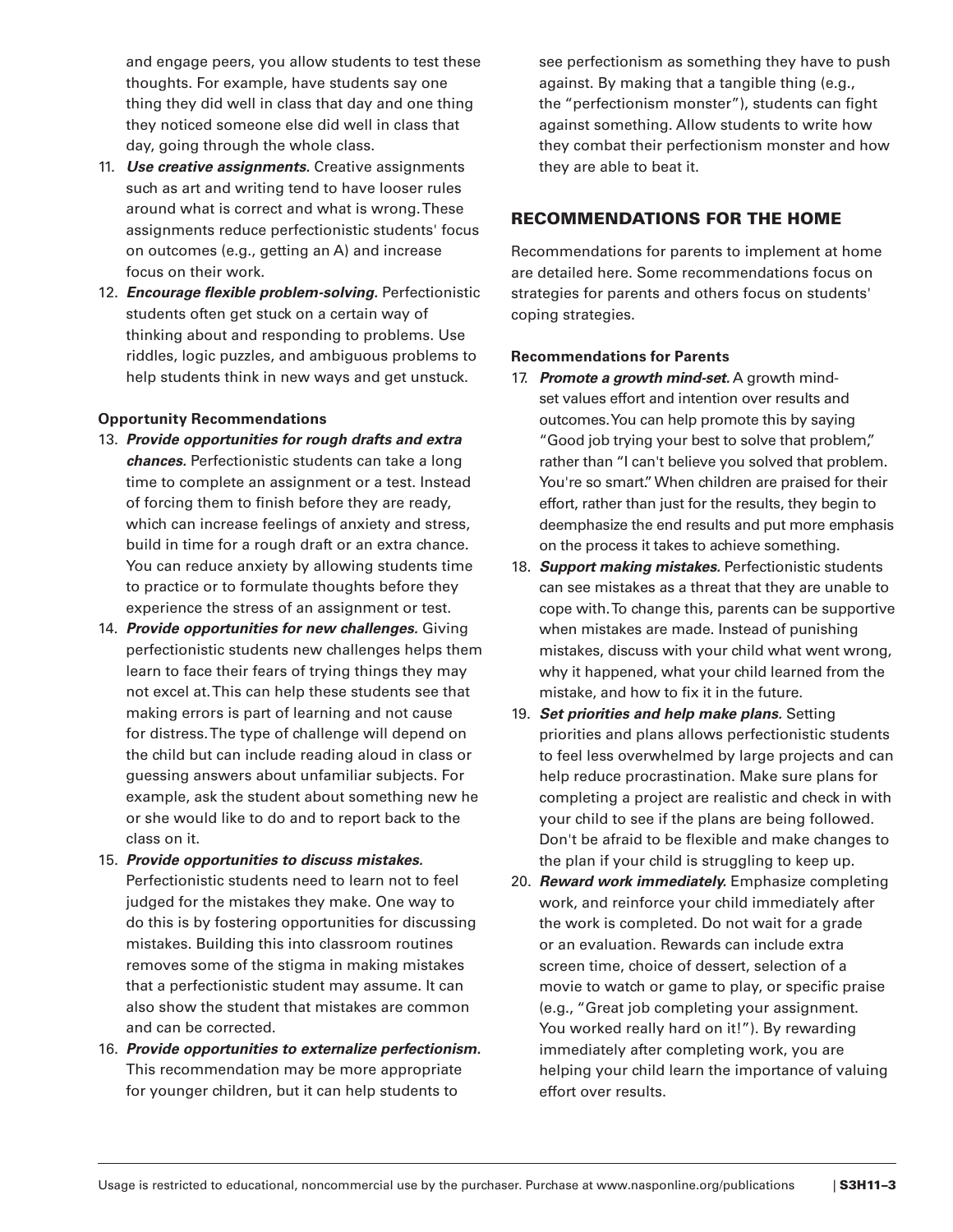- 21. *Reward new activities.* Getting perfectionistic students to try new things can be difficult. To make this easier, provide chances for your child to earn rewards for doing new activities. Often activities can be rewarding in themselves, but children may need extra motivation to engage in these activities for the first time.
- 22. *Support, do not control.* When perfectionistic children struggle with an assignment or activity, they may seek someone to step in and take over for them. Instead of solving the problem for them, support them in finding their own solution. Help your child explore the problem, come up with solutions, and then try those solutions, even if they don't all work. Practicing this process of problem solving creates a sense of confidence in children that they can solve their own problems.

#### **Recommendations for Supporting Students**

- 23. *Discuss perfectionistic thoughts and behaviors.* Perfectionism can be confusing to some students. They are told to achieve highly and may see perfectionism as helpful in allowing them to achieve their goals. By discussing healthy and unhealthy perfectionism, students can learn that they can still achieve their goals even without having the negative outcomes of unhealthy perfectionism. For example, healthy perfectionists might try their best but enjoy learning from mistakes, but unhealthy perfectionists will become upset or be scared of making mistakes.
- 24. *Use perfectionism diaries.* Perfectionism diaries are written accounts of thoughts, feelings, and behaviors around perfectionism. For children who are able to write, set aside 10 minutes every day for them to write about situations in which they felt perfectionistic. Have them describe the thoughts they had and what they did during that time. This makes students better able to identify and cope with situations that produce perfectionism.
- 25. *Review coping strategies.* Set a time every week to discuss how to cope with perfectionism when it comes up. Present examples from real life. For example, if a child struggles with perfectionism in social situations, have the child plan how to cope with those feelings during lunch (e.g., I'll use some relaxation skills and talk to one new person at lunch).
- 26. *Structure homework time.* For perfectionistic children who spend too long on assignments, set aside a specific time for homework to be

completed. Use a timer and let them know when time is up. Discuss your child's feelings of anxiety and of stress about stopping work early. This approach allows students to practice working in shorter intervals and to process negative feelings they may have when doing so.

- 27. *Discuss movies, shows, and books with flawed characters.* Perfectionistic students may see flaws, errors, and mistakes as things that need to be avoided at all costs. By discussing characters who are flawed, you can help the student gain perspective on how others cope with not being perfect. Focus on achievements the character is able to accomplish despite having flaws.
- 28. *Play cooperative games.* Competitive games often reward perfectionistic behaviors. Cooperative games teach students to work with others to meet goals, rather than trying to win at any cost. For example, have children pass an object from one side of the room to another without letting it touch the floor and without moving or using their hands. Such games can also help students see novel solutions to problems and help them learn new problem-solving strategies.
- 29. *Try new activities.* Perfectionistic students may be fearful of attempting new activities because they have a fear of failure. Make a list of new activities your child might like to try without being concerned about how the child will perform. Using that list, make a plan to try some of those activities, starting with those that might be easiest.
- 30. *Teach relaxation strategies.* With perfectionism comes stress and anxiety. Find and regularly practice relaxation strategies such as progressive muscle relaxation or deep breathing exercises. Learning to do these well takes time. Start by trying these during less stressful times until the student is familiar and confident with them, then use them during stressful periods.

# RECOMMENDED RESOURCES

#### **Websites**

#### youth.anxietybc.com

The Anxiety Disorders Association of British Columbia (AnxietyBC) provides evidencebased resources for children who struggle with perfectionism focusing on step-by-step instructions for parents and additional resources for children with anxiety.